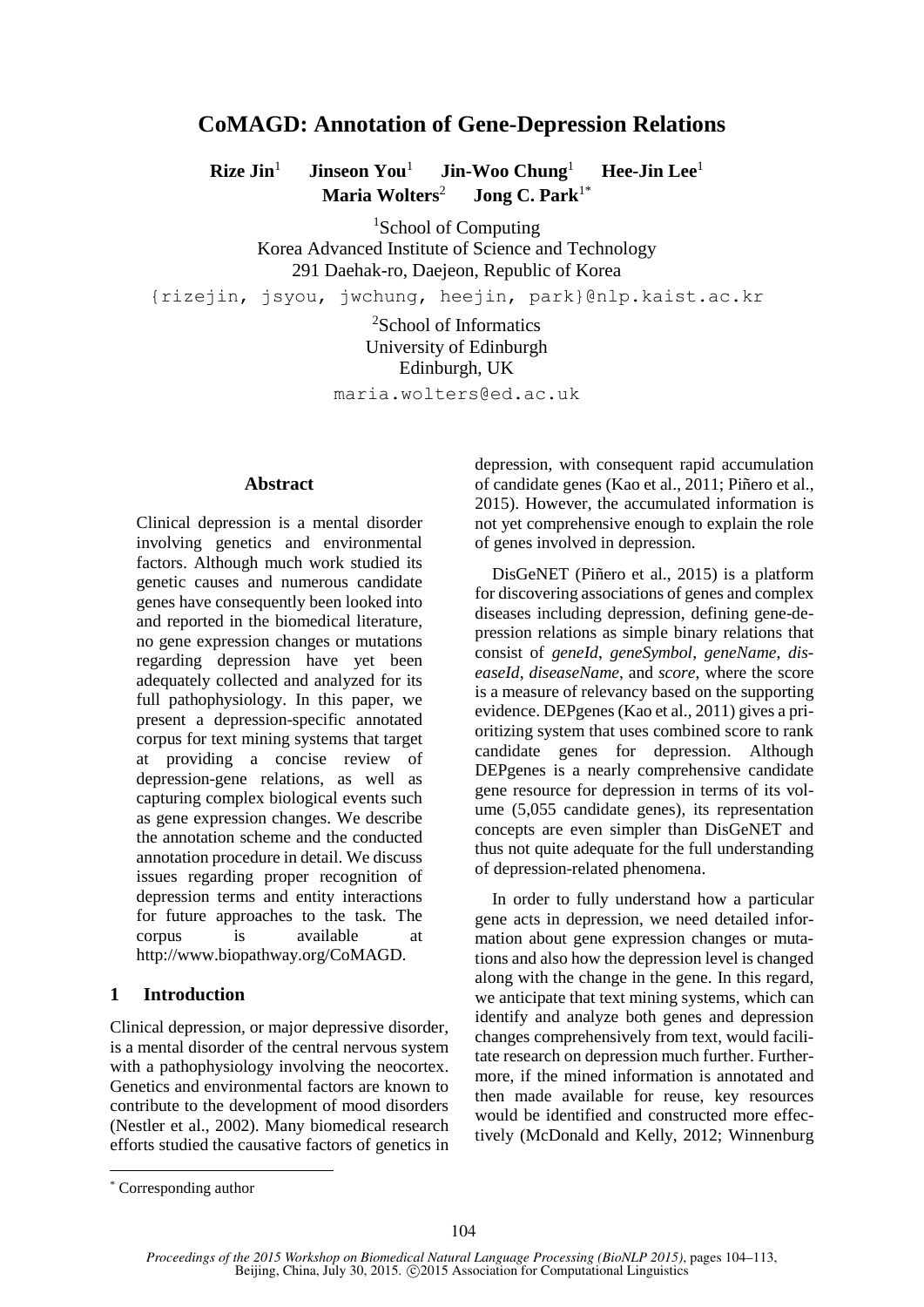et al., 2008). Such effort of making relevant corpora has already been made in the studies of genes (Kim et al., 2008; Poux et al., 2014) and of complex diseases such as cancers (Lee et al., 2013; Lee et al., 2014; Pyysalo et al., 2013), but has not yet been applied to depression.

In this paper, we present a depression-specific annotated corpus, CoMAGD, for future text mining systems that target specifically at providing comprehensive information of depression-gene relations as well as capturing complex information such as gene changes and biological events. For this purpose, we follow a multi-faceted annotation scheme for cancers (Lee et al., 2013) while tuning it extensively to depression. In this revised scheme, a piece of annotation is composed of four concepts that together express two events, *gene expression changes* and *depression level or antidepressant effect changes*, and the relationship between these two events. We anticipate that the present corpus and text mined results based on this corpus would contribute meaningfully to the successful exploration of the underlying functional correlation between genes and clinical depression.

The rest of the paper is organized as follows. Section 2 shows the corpus annotation. Section 3 gives details of inter-annotator agreement. Section 4 discusses issues about proper recognition of depression terms and entity interactions for future approaches to the task, before closing the paper in Section 5.

# **2 Corpus Annotation**

### **2.1 Data collection and pre-processing**

We collected PubMed IDs (PMIDs) that contain depression related terms in any of the three fields *title*, *abstract*, and *keyword*, using the query "*depress*\* OR *dysthymia* OR *cyclothymia*", and randomly selected 500 abstracts among them. The 500 abstracts were then segmented into sentences.

We extracted only the sentences that contain at least one pair of gene and depression/antidepressant related terms. BANNER (Leaman and Gonzalez, 2008) and Moara (Neves et al., 2010) were used to identify and normalize gene names. For depression and antidepressant terms, the system used dictionary-based longest matching. The dictionary consists of 303 entries of depression and antidepressant related terms collected from NCI Thesaurus and other relevant articles. The entries

were then edited by a domain expert in mental health.

For the sentences that contain more than one pair, we made their copies, matching the number of depression-gene pairs. We call each of these copies a *co-occurrence*. For example, if there are three gene names and two depression related terms in a sentence, the system makes six co-occurrences for this sentence.

We then tokenized, part-of-speech tagged, and parsed the co-occurrences, using the Charniak-Johnson parser (Charniak and Johnson, 2005) with a biomedical parsing model (McClosky, 2010). The resulting phrase structures were then converted into dependency structures with the Stanford conversion tool (Marneffe et al., 2006). We identified mentions of gene expression changes, using the Turku event extraction system (Björne et al., 2009). Most of the processes above are included in a preprocessed dataset, or EVEX (Landeghem et al., 2012); however, we modified the system and utilized some part of the system separately where necessary.

Finally, we performed manual work to validate automatically identified co-occurrences in order to produce confirmed annotation units, such as manually constructing predicates (i.e., 'depression of [non-human subjects]') to filter out false positives from the dictionary matching outputs of depression-related terms and manually eliminating false relations (hypothesis sentences).

### **2.2 A multi-faceted annotation scheme**

We modify a multi-faceted annotation scheme of (Lee et al., 2013), originally designed to represent ternary relations among genes, cancers and gene changes, in order to address relations not only between depression and genes, but also between antidepressants and genes, so as to provide more details and enable further insights for follow-up studies such as prioritizing depression candidate genes and designing effective treatments and therapy. For example, one may assign a lower weight to a gene if the gene shows expression changes only in antidepressant studies. We also introduce directed causal relations between genes and depression/antidepressants. Identification of the cause and effect not only reflects the methodologies of individual studies, but also provides the facts. While the undirected causality claim usually is interpreted as a necessary and sufficient clause, we find that it could result in false conclusions,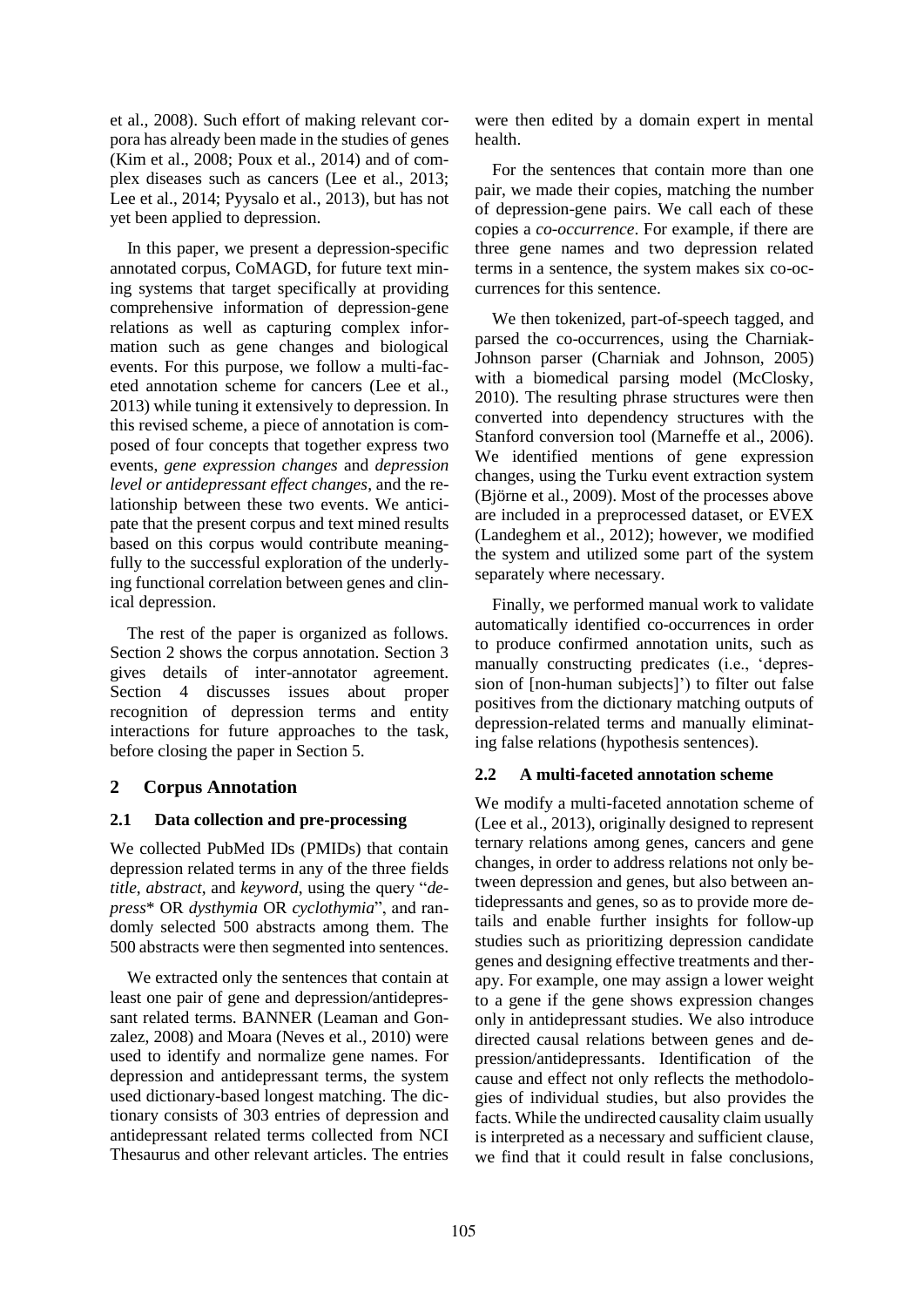| Concept                                                   | Value          | <b>Definition</b>                                                                                                            |
|-----------------------------------------------------------|----------------|------------------------------------------------------------------------------------------------------------------------------|
| <b>Change in Gene Expression</b>                          | increased      | Expression level of the gene is increased                                                                                    |
| (CGE)                                                     | decreased      | Expression level of the gene is decreased                                                                                    |
| <b>Change in Depression Level</b><br>(CDL)<br>or          | increased      | The depression level/antidepressant effect is increased as<br>CGE                                                            |
|                                                           | decreased      | The depression level/antidepressant effect is decreased as<br>CGE                                                            |
| <b>Change in Antidepressant</b><br><b>Effect</b><br>(CAE) | unidentifiable | The information about whether or not CGE accompanies<br>the depression level/antidepressant effect change is not<br>provided |
| <b>Causality Claim</b>                                    | none           | CGE accompanied by CDL/CAE is reported but the cau-<br>sality between the two is not claimed                                 |
| (CC)                                                      | g2x            | The causality is claimed as CGE causes CDL/CAE                                                                               |
|                                                           | x2g            | The causality is claimed as CDL/CAE causes CGE                                                                               |

Table 1: Annotation concept values and their definitions

| <b>Sentence</b>                                                                                                                                                                                                                                                                      | CGE        | CDL        | CC.  |
|--------------------------------------------------------------------------------------------------------------------------------------------------------------------------------------------------------------------------------------------------------------------------------------|------------|------------|------|
| <b>Example 1.</b> In particular, we found decreased NF-L, PSD95, and SAP102 tran-<br>scripts in bipolar disorder, and $[decreased]_e$ [SAP102] <sub>g</sub> levels in [ <i>major</i>                                                                                                 | dec.       | uni.       | non. |
| depression <sub>d</sub> . [PMID: 15054476]                                                                                                                                                                                                                                           |            |            |      |
| <b>Example 2.</b> In conclusion, chronic forced swim stress was a good animal model<br>of $[depression]_d$ , and it induced depressive-like behavior and $[de-$<br><i>creased</i> <sub>le</sub> $[P-Erk2]_{e}$ in the hippocampus and prefrontal cortex in rats.<br>[PMID: 17050000] | dec.       | inc.       | x2g  |
| <b>Sentence</b>                                                                                                                                                                                                                                                                      | <b>CGE</b> | <b>CAE</b> | CC.  |
| <b>Example 3.</b> [ <i>Fluoxetine</i> ] <sub><i>a</i></sub> substantially [ <i>inhibits</i> ] <sub><i>e</i></sub> [CYP2D6] <sub><i>g</i></sub> and probably                                                                                                                          |            |            |      |
| CYP2C9/10, moderately inhibits CYP2C19 and mildly inhibits<br>CYP3A3/4. [PMID: 9068931]                                                                                                                                                                                              | dec.       | uni.       | x2g  |
| <b>Example 4.</b> [Inhibition] <sub>e</sub> of [neuronal nitric oxide synthase] <sub>g</sub> in the rat hippo-<br>campus induces [antidepressant-like] <sub>a</sub> effects. [PMID: 9068931]                                                                                         | dec.       | inc.       | g2x  |

Gene names, depression related terms, antidepressant related terms, and the keywords for gene expression change are noted in matching square brackets and marked with subscripts 'g', 'd', 'a', and 'e', respectively.

Table 2: Examples of annotated co-occurrences

especially in the studies of depression. For example, depression may decrease the expression level of a particular gene; however, increasing the expression level of that gene may not necessarily reduce the symptom. One reason is that the genetic factor is not the only cause of depression. It is also believed that, compared to oncogenesis, much more genes act together and render a person to become vulnerable to depression (Belmaker and Agam, 2008). As such, a more fine-grained annotation of causal directions will be essential for more complex diseases such as depression. In an answer to these needs, we use a flexible schema for annotating concepts and ever-changing metrics and facts in genetic studies of depression. The flexibility would allow the schema to exploit the

location information as well, as studies show that genes may respond differently to the same antidepressant if they are in different parts of a body. More details will be discussed in Section 4.

#### **2.3 Annotation concept**

The proposed corpus contains four core annotation concepts: *Change in Gene Expression* (CGE), *Change in Depression Level* (CDL), *Change in Antidepressant Effect* (CAE), and *Causality Claim* (CC). CGE captures whether the expression level of a gene is 'increased' or 'decreased'. CDL/CAE captures the way how the depression level/antidepressant effect changes together with a gene expression level change. If information about such changes is not provided in the sentence,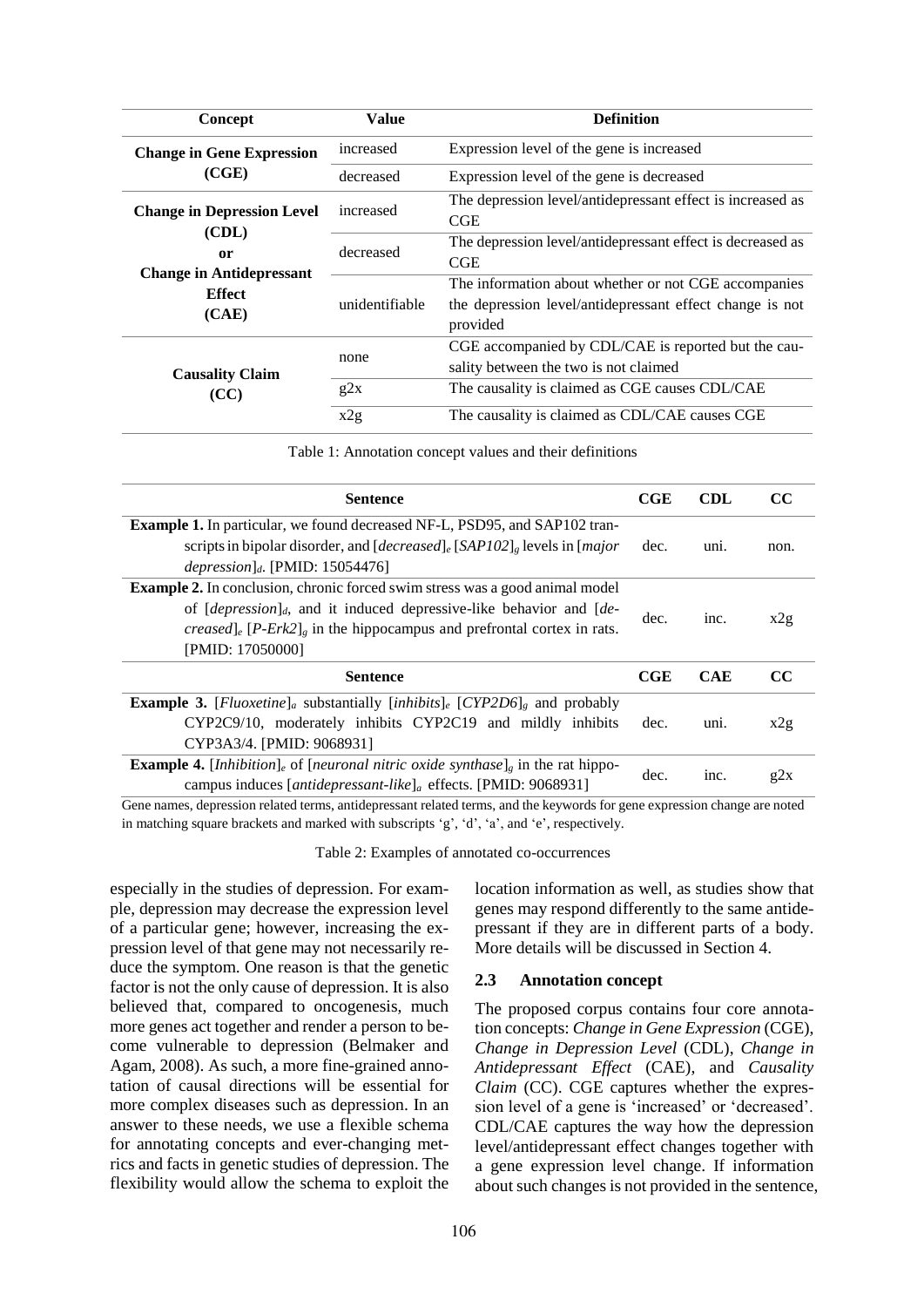| $\langle$ ?xml version="1.0" ?> |                                                                                        |                                                                |
|---------------------------------|----------------------------------------------------------------------------------------|----------------------------------------------------------------|
|                                 |                                                                                        | gene_depression_corpus [</td                                   |
|                                 | $<$ !ELEMENT                                                                           | gene_depression_corpus (annotation_unit+)>                     |
|                                 | ELEMENT</td <td>annotation_unit (sentence, annotation+)&gt;</td>                       | annotation_unit (sentence, annotation+)>                       |
|                                 | ATTLIST</td <td>annotation_unit type (depression   antidepressant) #REQUIRED &gt;</td> | annotation_unit type (depression   antidepressant) #REQUIRED > |
|                                 | $<$ !ELEMENT                                                                           | sentence (#PCDATA)>                                            |
|                                 | ATTLIST</td <td>sentence pmid CDATA #REQUIRED &gt;</td>                                | sentence pmid CDATA #REQUIRED >                                |
|                                 | $<$ !ELEMENT                                                                           | annotation (gene, expression_change_keyword_1,                 |
|                                 |                                                                                        | expression_change_keyword_2, depression_term+, CGE, CDL, CC)>  |
|                                 | $<$ !ATTLIST                                                                           | annotation id CDATA #REQUIRED>                                 |
|                                 | $<$ !ELEMENT                                                                           | gene (#PCDATA)>                                                |
|                                 | ATTLIST</td <td>gene offset CDATA #REQUIRED &gt;</td>                                  | gene offset CDATA #REQUIRED >                                  |
|                                 | $<$ !ELEMENT                                                                           | expression_change_keyword_1 (#PCDATA)>                         |
|                                 | ATTLIST</td <td>expression_change_keyword_1 offset CDATA #REQUIRED</td>                | expression_change_keyword_1 offset CDATA #REQUIRED             |
|                                 |                                                                                        | type (Negative_regulation   Positive_regulation) #REQUIRED>    |
|                                 | $<$ !ELEMENT                                                                           | expression_change_keyword_2 (#PCDATA)>                         |
|                                 | ATTLIST</td <td>expression_change_keyword_2 offset CDATA #REQUIRED</td>                | expression_change_keyword_2 offset CDATA #REQUIRED             |
|                                 |                                                                                        | type (None   Gene_expression) #REQUIRED>                       |
|                                 | $<$ !ELEMENT                                                                           | depression_term (#PCDATA)>                                     |
|                                 | $<$ !ATTLIST                                                                           | depression_term offset CDATA #REQUIRED>                        |
|                                 | $<$ !ELEMENT                                                                           | CGE EMPTY>                                                     |
|                                 | ATTLIST</td <td>CGE value (increased   decreased) #REQUIRED&gt;</td>                   | CGE value (increased   decreased) #REQUIRED>                   |
|                                 | $<$ !ELEMENT                                                                           | CDL EMPTY>                                                     |
|                                 | ATTLIST</td <td>CDL value (increased   decreased   unidentifiable) #REQUIRED&gt;</td>  | CDL value (increased   decreased   unidentifiable) #REQUIRED>  |
|                                 | $<$ !ELEMENT                                                                           | CC EMPTY>                                                      |
|                                 | ATTLIST</td <td>CC value <math>(x2g   g2x   none)</math>#REQUIRED&gt;</td>             | CC value $(x2g   g2x   none)$ #REQUIRED>                       |
| $\vert$                         |                                                                                        |                                                                |

Table 3: The XML DTD of the corpus

we assign 'unidentifiable'. CC captures whether the causality between the gene expression change and the CDL/CAE is claimed in the sentence or not, with values 'none', 'x2g', and 'g2x'. Each concept is assigned with one of the pre-specified values to complete a *facet* of annotation. Table 1 shows the pre-specified values and the definitions of the respective values. Three of the four concepts together complete a piece of annotation that express information about a gene's expression level change with a change in depression level or antidepressant effect.

Table 2 shows examples of the annotated sentences and Table 3 shows the DTD schema of the corpus. As mentioned earlier, we collected sentences from PubMed that describe gene expression changes in depression/antidepressants. Each sentence was presented to the annotators as one or more copies with markings for a gene term, keywords for gene expression change, and a depression/antidepressant-related term. The annotators read the sentence with such markings and selected proper values for the annotation concepts. Note that the four annotation concepts are semantically orthogonal, in that the value of a concept can be identified without knowing the values of the other concepts.

#### **2.4 Corpus statistics**

The corpus consists of 210 annotation units, where an annotation unit is simply a mention of gene expression change that co-occurs with at least one depression or antidepressant related term in a sentence. These annotation units are derived from 106 different sentences, which in turn are extracted from 73 PubMed abstracts. The corpus contains 82 gene types, 5 depression terms, and 20 antidepressant terms (cf. Table 4).

Tables 5 and 6 show the distribution of annotation concept values and the distribution of the annotated genes, respectively. The values of CGE show a uniform distribution, whereas the others show skewed distributions. In particular, for values of CDL/CAE, 'unidentifiable' is frequently chosen (89% for CDL, 87% for CAE). The value distribution of the concept CC associated with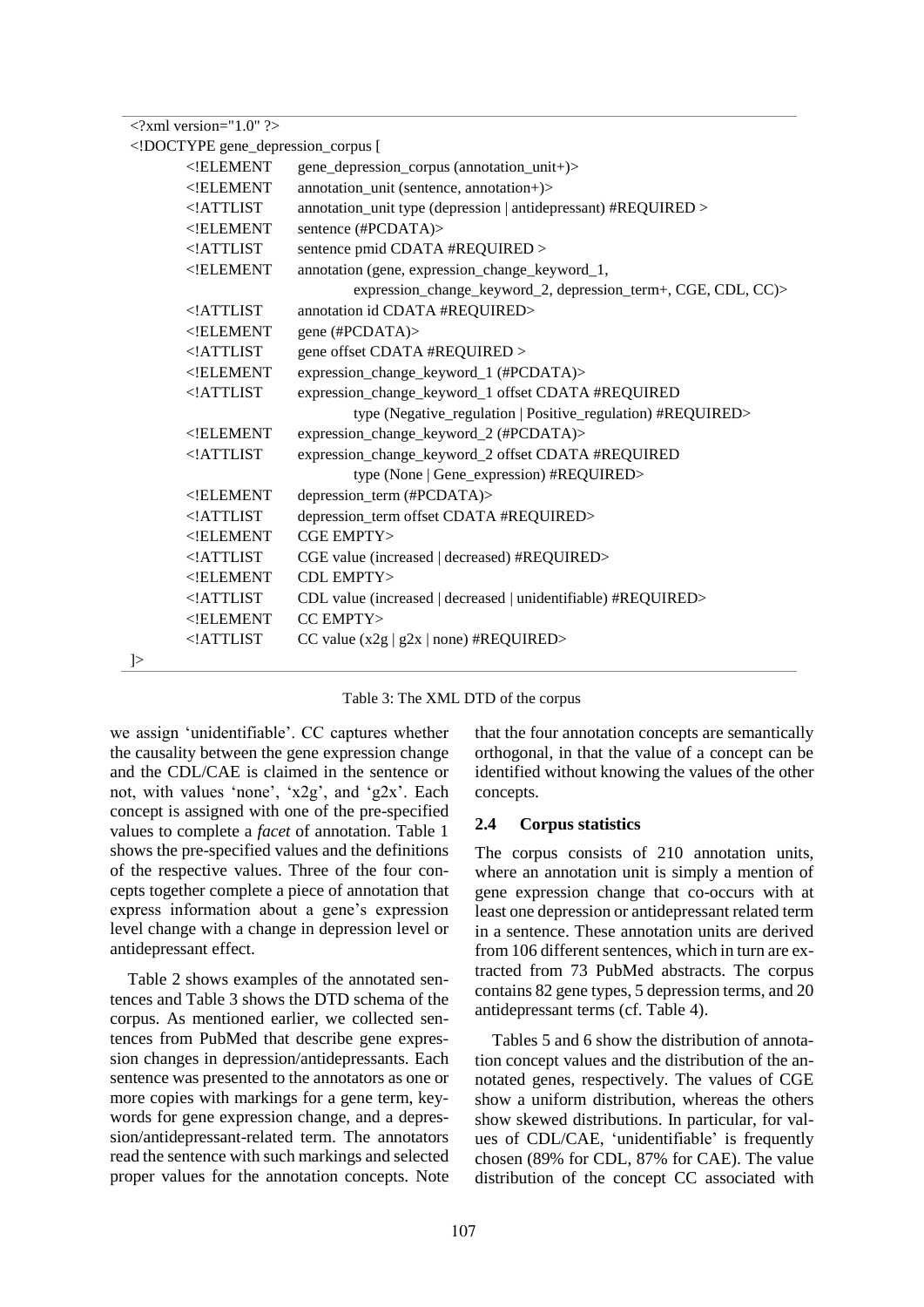CAE also exhibits dominance of a single value, or 'x2g'. We compared the genes in our corpus with previous studies: 58% (48) and 95% (79) of our annotated genes (83) are included in DisGeNET and DEPgenes, respectively. Note that DEPgenes only published 169 core genes that exhibit a high chance to be associated with depression from 5,055 candidate genes.

### **3 Inter-annotator agreement**

We annotated the sentence units through two main annotation phases (cf. Table 7) and revised annotation guidelines after each annotation phase. Table 8 shows the IAA values obtained from each annotation phase as well as from the whole corpus. We measured IAAs in three different ways, using simple IAA (the proportion of annotations in common between two annotators over the total number of annotations provided by either annotator), Cohen's kappa, and G-index. IAA values from the final phase show that adequate agreement among the annotators is achieved. The overall IAA values, obtained from the whole corpus, also suggest internal consistency. We resolved all disagreements in the published corpus.

### **3.1 Disagreements**

We identify the following as the major sources for conflicts between the annotators: simple mistakes, subjective readings, the use of reasoning, and the judgements by using prior knowledge. Disagreement rate is greatly reduced in the second annotation phase, as we revised the guidelines after the completion of the first phase.

Simple mistakes are inevitable in manual annotations, contributing a small number of conflicts to all the four annotation concepts. In detail, simple mistakes take up 1% (1 out of 142), 8% (11 out of 142), and 24% (34 out of 142) of the disagreements on CGE, CDL/CAE, and CC values, respectively, in Phase 1, and 9% (6 out of 67), 0% (0 out of 67), and 3% (2 out of 67) in Phase 2.

Disagreements also arise from subjective readings, contributing to most of the disagreements on CC values.

**Example 5**.  $[CRF]_g$  is  $[increased]_e$  during anxiety, [*depression*]*<sup>d</sup>* and pain as well as functional disorders of the pelvic viscera. [PMID: 15538210]

For the annotation unit above, one annotator subjectively interpreted the preposition 'during' as implying a causal relation and assigned 'x2g'

|          | <b>Type</b>               | Count                    |
|----------|---------------------------|--------------------------|
|          | Depression                | 48                       |
|          | Major depression          | 17                       |
| Depress. | Bipolar disorder          | 14                       |
|          | Dysthymia                 | 14                       |
|          | Mood disorder             | $\overline{\mathcal{L}}$ |
|          | Antidepressant            | 47                       |
|          | Fluoxetine                | 31                       |
|          | Electroconvulsive therapy | $\overline{\mathcal{L}}$ |
|          | Imipramine                | 4                        |
|          | Mirtazapine               | $\overline{\mathcal{L}}$ |
|          | Citalopram                | 3                        |
|          | Escitalopram              | 3                        |
|          | Trazodone                 | 3                        |
|          | Lithium                   | $\overline{2}$           |
| Antidep. | <b>SSRI</b>               | $\overline{2}$           |
|          | Carbamazepine             | 1                        |
|          | Chlorpromazine            | 1                        |
|          | Fluvoxamine               | 1                        |
|          | Haloperidol               | 1                        |
|          | Papaverine                | 1                        |
|          | Perphenazine              | 1                        |
|          | Quetiapine                | 1                        |
|          | Reboxetine                | 1                        |
|          | Sertraline                | 1                        |
|          | Venlafaxine               | 1                        |

Table 4: Statistics of depression/antidepressant related terms

to CC, but the other interpreted the word as having its literal meaning and assigned 'none' to CC. After annotator meeting, the annotators agreed to include instructions on such subjectivity issues in the annotation guidelines, and the IAA values on CC show significant improvement in the second annotation phase. Subjective readings induce disagreements on CAE values as well.

**Example 6**. BACKGROUND: Indirect evidence suggests that loss of brain-derived neurotrophic factor (BDNF) from forebrain regions contributes to an individual's vulnerability for depression, whereas [*upregulation*]*<sup>e</sup>* of [*BDNF*]*<sup>g</sup>* in these regions is suggested to mediate the therapeutic effect of [*antidepressants*]*a*. [PMID: 16697351]

For the annotation unit in Example 6, one annotator interpreted the verb 'mediate' as conveying the meaning of 'positive regulation' and as-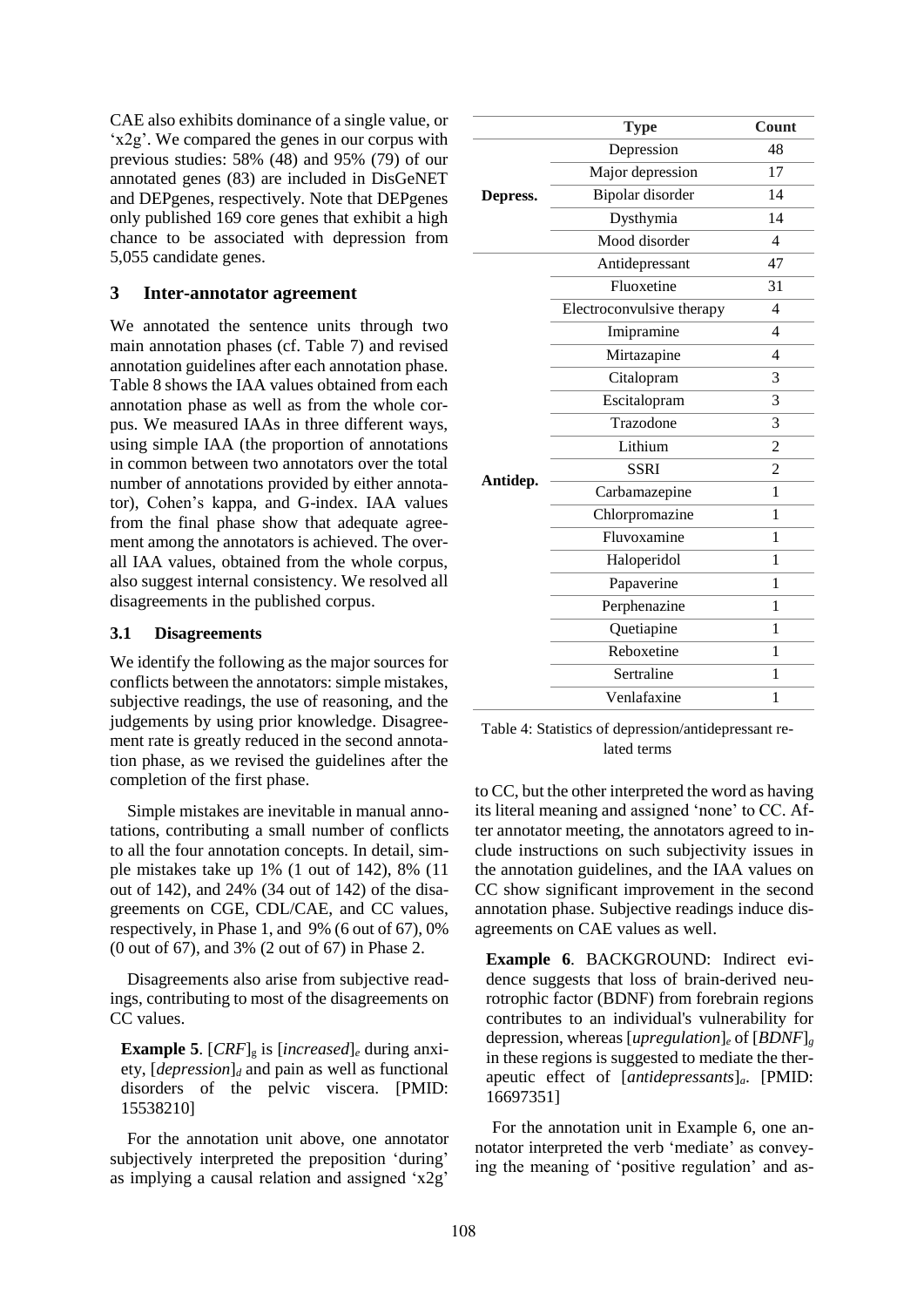|              | CGE      |         | <b>CDL/CAE</b> |          | cc       |          |        |          |
|--------------|----------|---------|----------------|----------|----------|----------|--------|----------|
|              | Inc.     | Dec.    | lnc.           | Dec.     | Uni.     | Non.     | 22x    | x2g      |
| Depress.     | 54(56%)  | 43(44%) | 4(4%)          | 7(7%)    | 86(89%)  | 56(58%)  | 8(8%)  | 33(34%)  |
| Antidep.     | 61(54%)  | 52(46%) | 15(13%)        | $1(1\%)$ | 97(86%)  | $1(1\%)$ | 9(8%)  | 103(91%) |
| <b>Total</b> | 115(55%) | 95(45%) | $19(9\%)$      | 8(4%)    | 183(87%) | 57(27%)  | 17(8%) | 138(65%) |

Table 5: Distribution of the annotation concept values

|          |      | Gene                                                                                                                                                                                                                                                                                                                                                                                                                                                                    |                                                                                                                                                                                                                                                                                                                                                                                                                                                                                                                                                                   |
|----------|------|-------------------------------------------------------------------------------------------------------------------------------------------------------------------------------------------------------------------------------------------------------------------------------------------------------------------------------------------------------------------------------------------------------------------------------------------------------------------------|-------------------------------------------------------------------------------------------------------------------------------------------------------------------------------------------------------------------------------------------------------------------------------------------------------------------------------------------------------------------------------------------------------------------------------------------------------------------------------------------------------------------------------------------------------------------|
|          |      | inc.                                                                                                                                                                                                                                                                                                                                                                                                                                                                    | dec.                                                                                                                                                                                                                                                                                                                                                                                                                                                                                                                                                              |
|          | inc. | PRKCA <sup>d</sup> , MAPK3 <sup>d</sup> , MAPK1 <sup>d</sup>                                                                                                                                                                                                                                                                                                                                                                                                            | ALB, TNF <sup>d,p</sup> , IL2 <sup>d</sup> , IL1B <sup>d,p</sup> , MAPK1 <sup>d</sup>                                                                                                                                                                                                                                                                                                                                                                                                                                                                             |
| Depress. | dec. | MAPK1 <sup>d</sup> , BDNF <sup>d,p</sup> , LEP <sup>d</sup> , SLC6A4 <sup>d,p</sup>                                                                                                                                                                                                                                                                                                                                                                                     |                                                                                                                                                                                                                                                                                                                                                                                                                                                                                                                                                                   |
|          | uni. | DLG4, NEFL <sup>d</sup> , DLG3, GFAP <sup>d,p</sup> , AVP <sup>d</sup> ,<br>ESR1 <sup>d,p</sup> , NR3C1 <sup>d,p</sup> , TRP, CRHR1 <sup>d</sup> ,<br>$S100A10^{d,p}$ , INS <sup>d</sup> , BDNF <sup>d,p</sup> , GRM2 <sup>d</sup> ,<br>GRIA3 <sup>d</sup> , SV2A, IGFBP2 <sup>d</sup> , PENK,<br>HTR1A <sup>d,p</sup> , CD19, CD8 <sup>d</sup> , GRIN2A <sup>p</sup> , GRIN1 <sup>p</sup>                                                                              | PDLIM5 <sup>d,p</sup> , CRH <sup>d,p</sup> , IL6 <sup>d,p</sup> , CAMK2A <sup>p</sup> ,<br>CAMK2B, IL1B <sup>d,p</sup> , TNF <sup>d,p</sup> , IFNA1 <sup>d</sup> ,<br>IL2 <sup>d</sup> , AVP <sup>d</sup> , PDYN <sup>p</sup> , FCGR3A, CD4 <sup>d</sup> ,<br>CD8 <sup>d</sup> , DRD4 <sup>d,p</sup> , PCNT <sup>d</sup>                                                                                                                                                                                                                                          |
| Antidep. | inc. |                                                                                                                                                                                                                                                                                                                                                                                                                                                                         | $TNF^{d,p}$                                                                                                                                                                                                                                                                                                                                                                                                                                                                                                                                                       |
|          | dec. | CHRM1, NOS1 <sup>d,p</sup> , CYP2D6 <sup>dp</sup>                                                                                                                                                                                                                                                                                                                                                                                                                       | HTR1A <sup>d,p</sup> , NR3C1 <sup>d,p</sup> , BDNF <sup>d,p</sup> ,<br>PLCG1 <sup>d</sup>                                                                                                                                                                                                                                                                                                                                                                                                                                                                         |
|          | uni. | HTR3AP, IL1B <sup>d,p</sup> , HTR2A <sup>d</sup> , TNF <sup>d,p</sup> ,<br>HTR1A <sup>d,p</sup> , FOS <sup>d</sup> , FZD3 <sup>d</sup> , ABCB1 <sup>d,p</sup> ,<br>PLA2G4AP, IL6 <sup>d,p</sup> , CACNA1G, CACNA1I,<br>CACNA1H, GSK3A <sup>d</sup> , SLC6A3 <sup>d,p</sup> ,<br>SLC6A4 <sup>d,p</sup> , KCNK2 <sup>d</sup> , Defa5, VIM, TRA,<br>BRCA1 <sup>d</sup> , CKB, ACTB, GFAP <sup>d,p</sup> , PDE4A <sup>d</sup> ,<br>CREB1 <sup>d,p</sup> , CCNA2, CKS1B, BAX | FOS <sup>d</sup> , IL6 <sup>d,p</sup> , HTR2A <sup>d</sup> , ALB <sup>d</sup> ,<br>ADRA2A <sup>d,p</sup> , HTR1A <sup>d,p</sup> , BDNF <sup>d,p</sup> ,<br>PDE4A <sup>d</sup> , ABCB1 <sup>d,p</sup> , IGF1 <sup>d</sup> ,<br>$S100A10^{d,p}$ , HTR1B <sup>d,p</sup> , CREB1 <sup>d,p</sup> ,<br>PRL <sup>d</sup> , PLA2G4A <sup>p</sup> , SYP <sup>d</sup> , NCAM1 <sup>d</sup> ,<br>NTRK2 <sup>d,p</sup> , PLCG1 <sup>d</sup> , SPR <sup>d</sup> , Hspa9,<br>RASEF, PDIA3, SLC6A4 <sup>d,p</sup> ,<br>CDKN1A, CDKN1B, BCL2 <sup>d</sup> ,<br>MAPK1 <sup>d</sup> |

Genes marked with superscripts d and p are validated with DisGeNET (Piñero et al., 2015) and DEPgenes (Kao et al., 2011), respectively. The reader is referred to the published corpus for more details.

Table 6: Distribution of the annotated genes

signed 'increase' to CAE. However, the other annotator interpreted the word as conveying only the meaning of 'regulation' with no directionality and assigned 'unidentifiable' to CAE. After annotator meeting, the CAE value of the annotation unit above was set to 'increase'.

**Example 7**. Repeated treatment with antidepressant drugs, [*imipramine*]*<sup>a</sup>* (Imi) and fluoxetine (Flu), significantly reduced the plasma corticosterone concentration and [*enhanced*]*<sup>e</sup>* the [*BDNF*]<sub>g</sub> and CREB levels. [PMID: 16519925]

For the annotation unit above, one annotator interpreted the phrase '*repeated treatment*' as conveying the meaning of 'enhance' and assigned 'increase' to CAE. However, the other annotator argued that the nature of the antidepressant drugs did not change and assigned 'unchanged' to CAE.

Another cause of disagreements was the use of reasoning and prior knowledge during annotation.

**Example 8**. In the current paper, we propose that the rapid  $[decrease]_e$  in  $[insulin]_g$  level during the postpartum period may be one of the causes of [*postpartum mood disorders*]*d*. [PMID: 16321476]

For the annotation unit in Example 8, one annotator claimed that there is no association between the gene *insulin* and the depression *mood disorders*, as he did not find any explicitly stated piece of information. The other annotator, however, assigned 'decreased' to CGE, as he inferred that the *mood disorders* co-occurs with *insulin* in *postpartum period*. After annotator meeting, the annotators agreed on 'decreased', and added an instruction that allows the inference using logical reasoning to the annotation guidelines.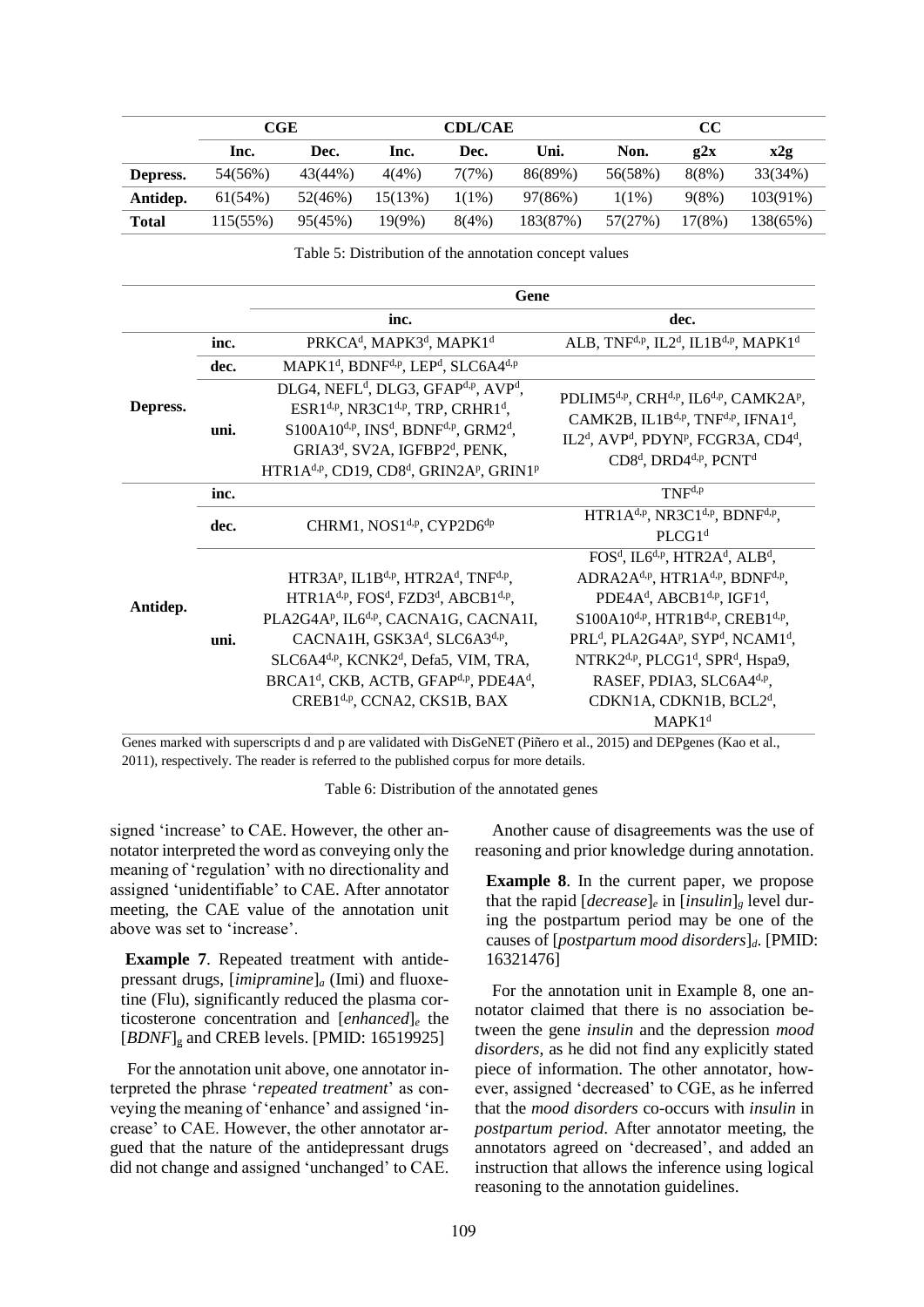| # Phase             | # Units | #Depression | #Antidepressant | $\#\mathbf{Genes}$ | Data source      |
|---------------------|---------|-------------|-----------------|--------------------|------------------|
| <b>Phase 1</b>      | 142     |             | 67              | 47                 | PubMed abstracts |
| <b>Phase 2</b>      | 68      |             | 46              | 42                 | PubMed abstracts |
| <b>Total/Unique</b> | 210/106 | 97/5        | 113/20          | 89/82              | PubMed abstracts |

|                | CGE           |       | <b>CDL/CAE</b> |               |       | cc   |               |       |      |
|----------------|---------------|-------|----------------|---------------|-------|------|---------------|-------|------|
|                | <b>Simple</b> | Kappa | G              | <b>Simple</b> | Kappa | G    | <b>Simple</b> | Kappa |      |
| <b>Phase 1</b> |               |       |                | 0.92          | 0.69  | 0.88 | 0.76          | 0.47  | 0.64 |
| <b>Phase 2</b> | 0.91          | 0.81  | 0.82           |               |       |      | 0.97          | 0.93  | 0.96 |
| <b>Total</b>   | 0.95          | 0.91  | 0.91           | 0.96          | 0.85  | 0.94 | 0.87          | 0.7   | 0.8  |

Table 7: The annotation phases

Table 8: IAA values

**Example 9**. All [*antidepressants*]*<sup>a</sup>* [*increased*]*<sup>e</sup>*  $[c-fos mRNA]$ <sub>g</sub> in the central amygdala, as previously shown, while c-fos was also increased in the anterior insular cortex and significantly decreased within the septum. [PMID: 15812568]

One annotator considered the phrase "All antidepressants increased c-fos mRNA" a universal affirmative, and just modified the antidepressant term as the universal quantifier, "All antidepressants". However, the other annotator anchored on the pre-annotated keyword "antidepressants". After annotator meeting, the annotators agreed to specify the quantification type of a term and check the scope of that quantifier.

As we refined annotation guidelines after Phase 1, the disagreements among the annotators were greatly reduced. In Phase 2, almost all the disagreements were found due to simple errors. Compared to the values from Phase 1, IAA values on CDL/CAE and CC from Phase 2 show 13.6% and 50.0% increases in terms of *G index*, respectively.

### **3.2 Annotation guidelines**

The initial annotation guidelines were taken from Lee et al. (2013). After each annotation phase in this work, the annotators held meetings to resolve the disagreements and to revise the guidelines. Table 9 shows the final version of guidelines.

#### **4 Discussion**

In this section, we show suggestions to further automating some of the processes described in the

| #             | <b>Instruction</b>                                                                                 |
|---------------|----------------------------------------------------------------------------------------------------|
|               | Annotators should annotate the sentences only if the gene exhibits changes in its expression level |
|               | and this has relations with the depression or anti-depressant related term                         |
|               | Annotators can annotate the relations between CGE and CDL/CAE utilizing linguistic clues and       |
|               | textual evidence                                                                                   |
| $\mathcal{E}$ | Annotators can infer omitted fact utilizing reasoning                                              |
| 4             | Annotators should interpret the sentences from an 'objective point of view'                        |
| 5             | Annotators need not consider gene expression level changes in healthy people and people with a     |
|               | past history of clinical depression                                                                |
|               | Annotators should not infer information using their prior experience or knowledge about proper-    |
| 6             | ties of various kinds of depression                                                                |
|               | Annotators should not infer information (i.e., the effects of antidepressants) using their prior   |
|               | knowledge about the functions of genes                                                             |
| 8             | Annotators should not infer information by using inductive reasoning                               |
| 9             | Annotators need not consider the certainty level of propositions.                                  |
| 10            | Annotators need consider universal propositions and particular propositions                        |
| 11            | Annotators should not annotate relations between genes and mania in bipolar disorder               |

Table 9: Annotation guidelines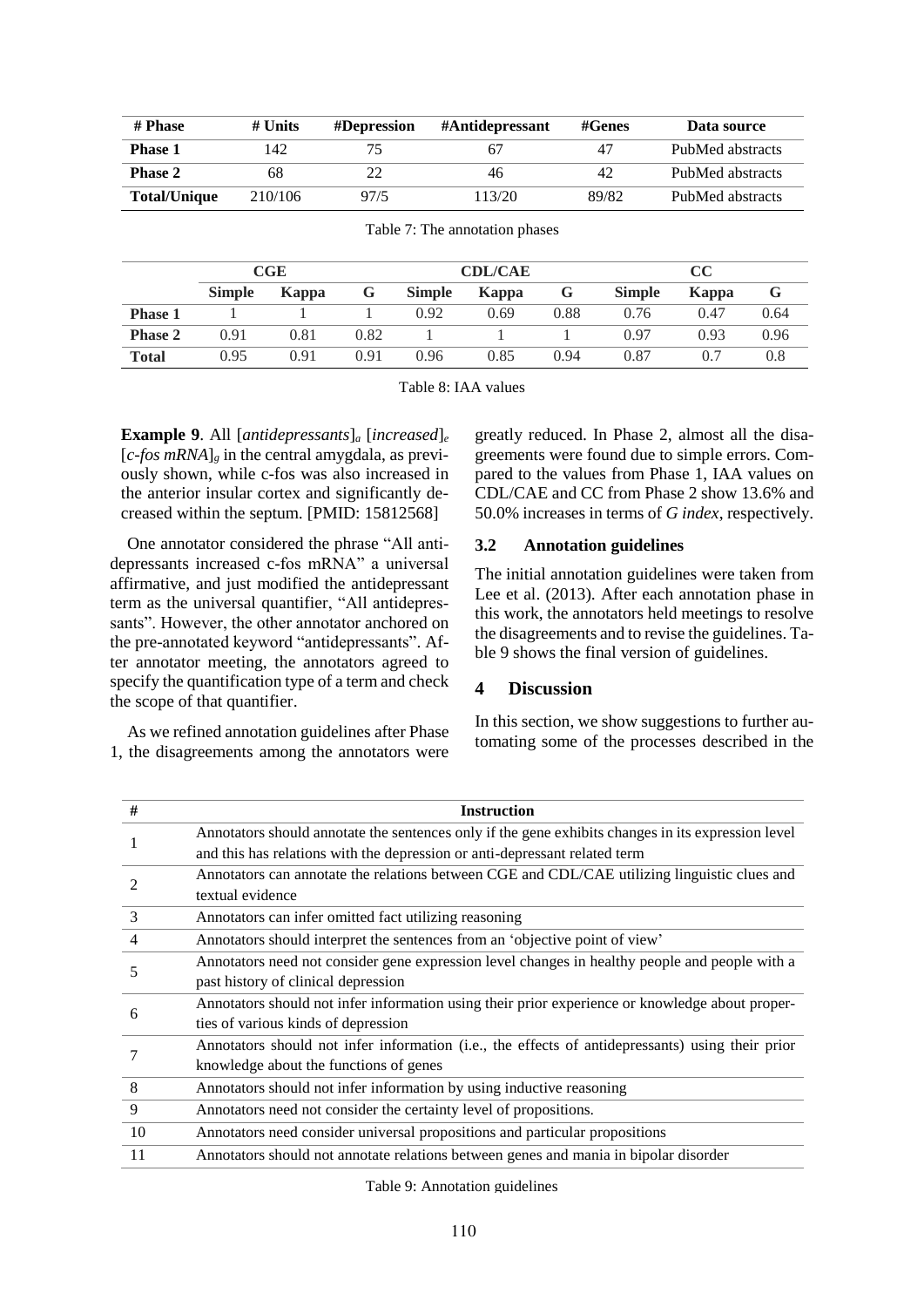previous section, especially those of extracting depression-gene relations.

### *ML-based event relation recognition*

**Example 10**. OBJECTIVE: To examine whether the pathogenesis of  $[depression]_d$  is associated with altered [*activation*]*<sup>e</sup>* and expression of [*Rap-1*]*g*, as well as expression of Epac, in depressed suicide victims. [PMID: 16754837]

Example 10 shows that there are co-occurrences whose depression and gene name pairs were identified as correct but whose relation was nonetheless incorrect. The present co-occurrence has a relation of study description rather than that of gene expression change event. Besides training to come up with the event relation classifier, we can also build a system that automatically filters out false relations (i.e., hypothesis sentences) based on the previous work such as topic-classified relation recognition (Chun et al., 2006; Kilicoglu and Bergler, 2008) and deep-syntactic parser (Ballesteros et al., 2014; Hara et al., 2005; Masseroli et al., 2006; Skounakis et al., 2008).

### *Location and contrasting information*

**Example 11.** Animal studies demonstrate that some antipsychotics and [antidepressants]*<sup>a</sup>* [increase]*<sup>e</sup>* neurogenesis and [*BDNF*]*<sup>g</sup>* expression in the hippocampus, which is reduced in volume in patients with depression or schizophrenia. [PMID: 16652337]

Example 11, and Example 9 too, show that location information turn out to be important in studies of depression and genes may respond differently to the same antidepressant in different parts of a body. Many annotation units do not explicitly provide such location information. However, missing such information will lead to conflicts and even paradoxes among annotated or mined results.

Although the annotation concepts of the presented corpus are originally designed to represent relations between gene changes and depression/antidepressant changes, they must be made to accept other concepts and constantly changing metrics in genetic studies of depression. In this regard, we should extend the annotation scheme to include parts of a body as the location and their hierarchical relationship information.

### *Pronouns, acronyms, and appositions*

Other difficulties we faced during recognition were in dealing with grammatical constructions

such as pronouns, acronyms, and appositions. They may have coped better by using the full resolved forms of pronouns and acronyms for annotation, which in turn require the access of preceding sentences or the whole abstract in the worst case. We also found that text mining tools we used extract both the appositive phrase and the phrase in apposition, but it would be better to utilize only appositives. For example, for the following phrase, we should not annotate the word "*Tricyclic antidepressants*" an antidepressant related term, or annotate "*serotonin reuptake*" a gene.

"*Tricyclic antidepressants, selective serotonin reuptake inhibitors, and serotonin-noradrenaline reuptake inhibitors, as well as the immediate precursor of serotonin*"

Instead, we should identify the three appositives as antidepressant related terms, even if they were not included in the dictionary.

# *Sense ambiguity of 'depression'*

We also see that using simple dictionary-based matching for detecting depression-related terms produces many ambiguous terms, some of which are not related to the mental disorder at all. In particular, the term 'depression' could also be used in a situation where a certain amount, value, or function is lowered or decreased, among others. We notice that such cases are frequently observed in biomedical texts as exemplified below:

**Example 12.** Lack of enteral stimulation with PN impairs mucosal immunity and [*reduces*]<sub>e</sub>  $[IgA]_g$  levels through  $[depression]_d$  of GALT cytokines (IL-4 and IL-10) and GALT specific adhesion molecules. [PMID: 16926565]

**Example 13.** LTA causes cardiac [*depression*]<sub>d</sub> by [*activating*]<sup>e</sup> myocardial TNF-alpha synthesis via  $[CD14]_{g}$  and induces coronary vascular disturbances by activating Cox-2-dependent TXA2 synthesis. [PMID: 16043646]

In our initial dataset that has 1,251 occurrences of depression-related terms obtained via the simple dictionary-based matching, the term 'depression' is found 730 times, which amounts to more than half of the entire occurrences. Our corpus statistics in Table 4 also show that 'depression' is the most frequent depression-related term. This means that not a few of such terms still have potential sense ambiguities. Although we manually filtered out false positive examples in our corpus, this issue is still important since it could hinder the performance of extracting depression-related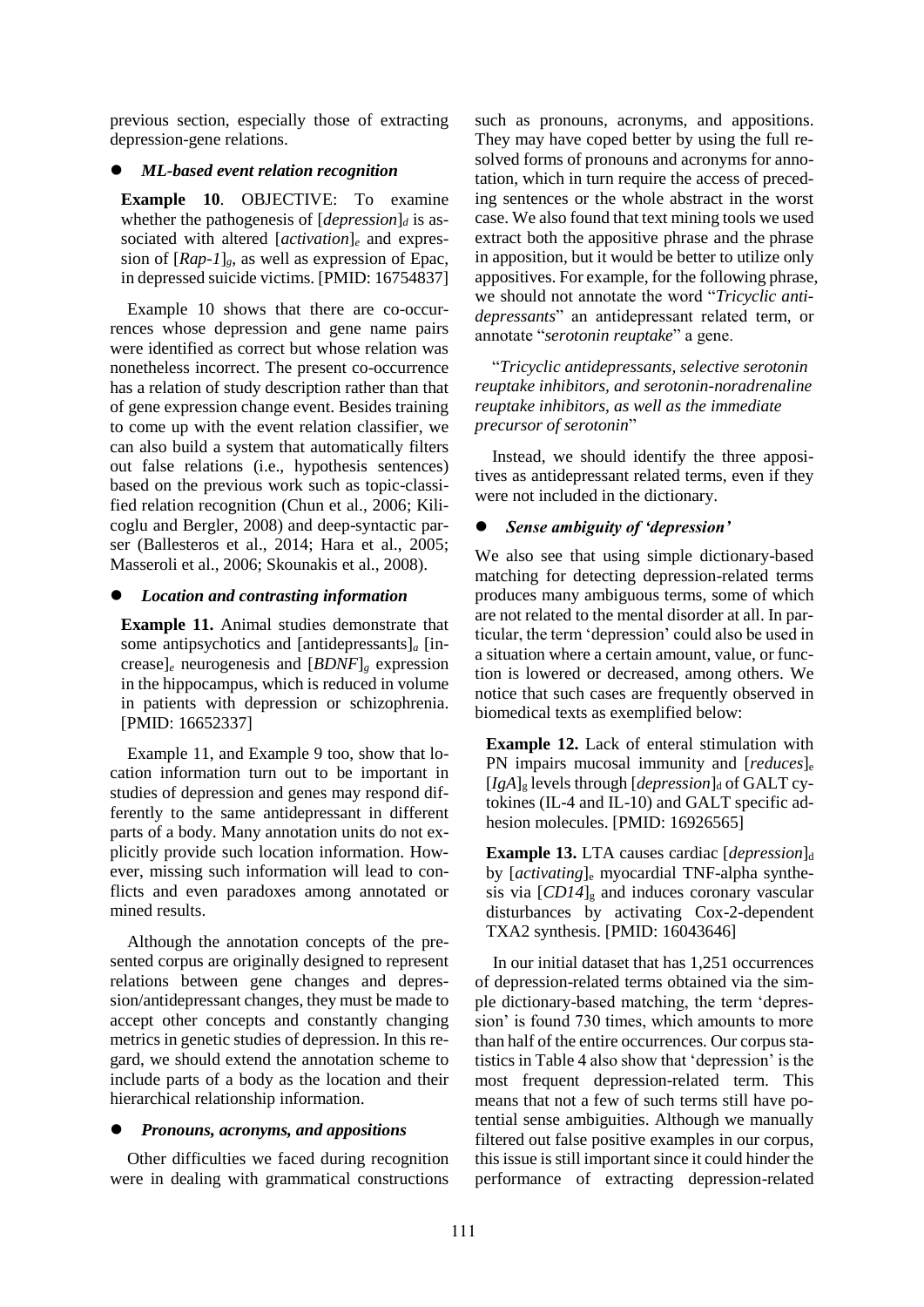terms in a fully pipelined system. Although a few named entity recognizers for biomedical text have been developed (Leaman and Gonzalez, 2008; Campos et al., 2013), none of these tools are capable of recognizing terms referring to depression, especially identifying 'depression' as the mental disorder, to the best of our knowledge.

It is anticipated that the disambiguation of the term 'depression' can be addressed with the conventional methods of word sense disambiguation with various features such as context information or external knowledge resources. Our data analysis suggests that local semantic features would be effective in many cases, among others. In particular, the following three types of syntactic construction could act as strong indicators for false positives: (1) prepositional phrases, (2) prenominal modifiers, and (3) coordinate constructions. First, prenominal modifiers often signal the context where some activity or amount is decreased, such as the physical malfunction ("cardiac depression"), the object or cause of inhibition ("Orx-Binduced depression", "AMPAR depression"), and the degree of decrease ("significant depression", "moderate depression"). Second, prepositional phrases provide information about the location or inhibition of a biological process ("depression in synapses", "depression of synaptic transmission", "depression of gamma interferon"). Last, coordinate constructions allow for exploiting the semantic similarity ("depression and anxiety" vs. "longterm potentiation and depression"). All of these features are highly local; syntactic dependencies do not cross the boundary of noun phrases.

Another possible approach would be to employ the document topic features by assuming that if the abstract of a document discusses the mental disorder, the term 'depression' in the abstract is also likely to refer to the mental disorder. In order to figure out what kind of terms are best indicative of documents that discuss the depressive disorder, we collected a set of 5,000 Medline abstracts that contain unambiguous domain-specific terms in our depression term dictionary such as 'depressive disorder', 'bipolar disorder', and 'antidepressant', and also collected another set of 10,000 abstracts that do not contain any of those terms including 'depression'. The chi-square statistics are employed to measure the discriminative power of terms found in each set of abstracts. Table 10 shows the 10 top-ranked terms for each of two types of term: terms that partially match one of the terms in our depression term dictionary (on the left column) and terms that are not found in the

| Terms in our<br>dictionary |      | Terms not in our<br>dictionary |              |  |
|----------------------------|------|--------------------------------|--------------|--|
| <b>Score</b><br>Term       |      | Term                           | <b>Score</b> |  |
| major                      | 3414 | treatment                      | 807          |  |
| antidepressant             | 2533 | reuptake                       | 504          |  |
| disorder                   | 1957 | serotonin                      | 475          |  |
| depressive                 | 1615 | <b>MDD</b>                     | 464          |  |
| bipolar                    | 986  | psychiatric                    | 450          |  |
| mood                       | 874  | rating                         | 356          |  |
| disorders                  | 695  | diagnostic                     | 340          |  |
| unipolar                   | 523  | <b>DSM-IV</b>                  | 312          |  |
| tricyclic                  | 441  | criteria                       | 301          |  |
| depressed                  | 409  | patients                       | 296          |  |

| Table 10: Discriminative terms for documents |
|----------------------------------------------|
| related to the depressive disorder           |

dictionary (on the right column). It is shown that many of the terms in the latter set are used in the context of diagnosis or treatment of depression. One of the possible methods is to use terms of this kind as features for training a binary classifier that determines whether a given document containing 'depression' discusses the mental disorder or not.

#### **5 Conclusion**

In this paper, we presented a depression-specific corpus in support of the development of advanced text mining systems that target specifically at providing a comprehensive information of depression-gene relations. The annotation scheme of current version can express two events, *gene expression changes* and *depression level or antidepressant effect changes*, and the relationship between these two events. The presented corpus shows a high inter-annotator agreement. We also discussed several issues in the domain of depression and made suggestions to extend the annotation scheme further to resolve conflicts and sometimes paradoxes in the acquired knowledge for depression.

#### **Acknowledgements**

This work was supported by the National Research Foundation of Korea (NRF) grant funded by the Korea government (MSIP) (No. NRF-2014R1A2A1A11052310).